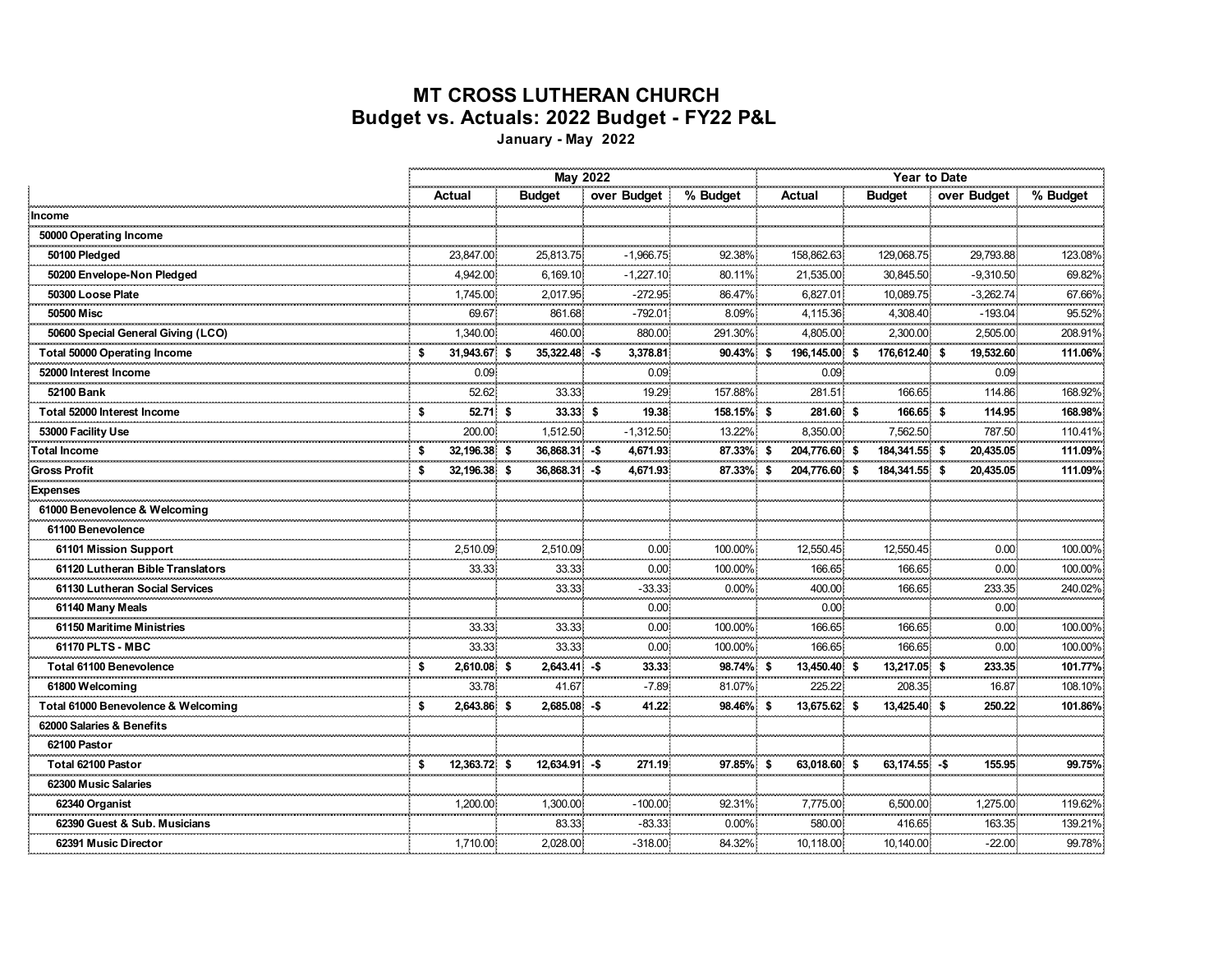| <b>Total 62300 Music Salaries</b>                                 | \$ | 2,910.00 \$  |      | $3,411.33 - $$ |     | 501.33                                    | 85.30% \$     | 18,473.00 \$  | 17,056.65 \$   | 1,416.35    | 108.30%    |
|-------------------------------------------------------------------|----|--------------|------|----------------|-----|-------------------------------------------|---------------|---------------|----------------|-------------|------------|
| 62400 Office Staff                                                |    |              |      |                |     |                                           |               |               |                |             |            |
| 62410 Secretary                                                   |    |              |      |                |     |                                           |               |               |                |             |            |
| 62411 Secretary Salary                                            |    | 2,198.50     |      | 2,574.00       |     | $-375.50$                                 | 85.41%        | 12,465.00     | 12,870.00      | $-405.00$   | 96.85%     |
| Total 62410 Secretary                                             | \$ | 2,198.50 \$  |      | $2,574.00 - $$ |     | 375.50                                    | 85.41% \$     | 12,465.00 \$  | 12,870.00 -\$  | 405.00      | 96.85%     |
| Total 62400 Office Staff                                          | \$ | 2,198.50 \$  |      | $2,574.00 - $$ |     | 375.50                                    | 85.41% \$     | 12,465.00 \$  | 12,870.00 -\$  | 405.00      | 96.85%     |
| 62500 Director of Children Youth & Family Ministries (CYFM)       |    |              |      |                |     |                                           |               |               |                |             |            |
| 62510 CYFM Salary                                                 |    | 4.480.00     |      | 4,853.33       |     | $-373.33$                                 | 92.31%        | 24,640.00     | 24,266.65      | 373.35      | 101.54%    |
| 62550 CYFM Cont. Ed                                               |    | 54.67        |      | 41.67          |     | 13.00                                     | 131.20%       | 391.90        | 208.35         | 183.55      | 188.10%    |
| 62561 CYFM Auto Allowance                                         |    |              |      | 41.67          |     | $-41.67$                                  | $0.00\%$      | 99.45         | 208.35         | $-108.90$   | 47.73%     |
| 62562 CYFM Phone Allowance                                        |    | 50.00        |      | 50.00          |     | 0.00                                      | 100.00%       | 330.00        | 250.00         | 80.00       | 132.00%    |
| Total 62500 Director of Children Youth & Family Ministries (CYFM) | \$ | 4,584.67     | - \$ | 4,986.67       | -\$ | 402.00                                    | 91.94% \$     | 25,461.35 \$  | 24,933.35 \$   | 528.00      | 102.12%    |
| 62625 CYFM Asst                                                   |    | 401.25       |      | 650.00         |     | $-248.75$                                 | 61.73%        | 2,407.50      | 3,250.00       | $-842.50$   | 74.08%     |
| 62630 Nursery Care                                                |    |              |      | 91.00          |     | $-91.00$                                  | $0.00\%$      |               | 455.00         | $-455.00$   | 0.00%      |
| 62700 Honoraria for Sub. Preacher                                 |    |              |      | 83.33<br>      |     | $-83.33$<br><b><i><u>ALLESSED</u></i></b> | $0.00\%$      |               | 416.65         | $-416.65$   | 0.00%<br>. |
| 62890 Payroll Taxes                                               |    | 764.20       |      | 943.58         |     | $-179.38$                                 | 80.99%        | 4.403.31      | 4,717.90       | $-314.59$   | 93.33%     |
| 62891 Sound Room Tech                                             |    |              |      | 188.50         |     | $-188.50$                                 | $0.00\%$      | 154.00        | 942.50         | $-788.50$   | 16.34%     |
| <b>Total 62000 Salaries &amp; Benefits</b>                        | \$ | 23.222.34 \$ |      | 25,563.32 -\$  |     | 2,340.98.                                 | 90.84% \$     | 126,382.76 \$ | 127,816.60 -\$ | 1,433.84    | 98.88%     |
| 62600 Deacon                                                      |    |              |      |                |     |                                           |               |               |                |             |            |
| 62601 Deacon Stipend                                              |    | 416.67       |      | 295.17         |     | 121.50                                    | 141.16%       | 416.67        | 1,475.81       | $-1,059.14$ | 28.23%     |
| 62602 Deacon Car Allowance                                        |    |              |      | 41.67          |     | -41.67                                    | $0.00\%$      | 57.39         | 208.35         | $-150.96$   | 27.54%     |
| 62603 Deacon Con. Ed Allowance                                    |    |              |      | 50.00<br>.     |     | $-50.00$<br>.                             | $0.00\%$<br>. | 95.00         | 250.00         | $-155.00$   | 38.00%     |
| 62604 Deacon Phone Allowance                                      |    | 50.00        |      | 50.00          |     | 0.00                                      | 100.00%       | 250.00        | 250.00         | 0.00        | 100.00%    |
| Total 62600 Deacon                                                | s  | 466.67 \$    |      | 436.84 \$      |     | 29.83                                     | 106.83% \$    | 819.06 \$     | $2,184.16 - $$ | 1,365.10    | 37.50%     |
| 63000 Operational Expenses                                        |    |              |      |                |     |                                           |               |               |                |             |            |
| 63100 Fees & Interest                                             |    |              |      |                |     |                                           |               |               |                |             |            |
| 63110 Mortgage Interest                                           |    | 637.12       |      | 656.17         |     | $-19.05$                                  | 97.10%        | 3,224.46.     | 3,280.85       | $-56.39$    | 98.28%     |
| 63111 Mortgage Principal                                          |    | 1,441.88     |      | 1,419.00       |     | 22.88                                     | 101.61%       | 7,170.54      | 7,095.00       | 75.54       | 101.06%    |
| 63120 Bank Charges                                                |    |              |      | 4.17           |     | $-4.17$                                   | $0.00\%$      |               | 20.85          | $-20.85$    | 0.00%      |
| 63140 Merchant Fees                                               |    | 125.16       |      | 200.00         |     | $-74.84$                                  | 62.58%        | 869.55        | 1,000.00       | $-130.45$   | 86.96%     |
| Total 63100 Fees & Interest                                       | \$ | 2,204.16 \$  |      | $2,279.34 - $$ |     | 75.18                                     | 96.70% \$     | 11,264.55 \$  | 11,396.70 -\$  | 132.15      | 98.84%     |
| 63200 Utilities                                                   |    |              |      |                |     |                                           |               |               |                |             |            |
| 63210 Electric                                                    |    | 355.53       |      | 416.67         |     | $-61.14$                                  | 85.33%        | 1.996.55      | 2.083.35       | $-86.80$    | 95.83%     |
| 63220 Gas                                                         |    | 116.83       |      | 100.00         |     | 16.83                                     | 116.83%       | 941.82        | 500.00         | 441.82      | 188.36%    |
| 63230 Telephone                                                   |    | 381.24       |      | 416.67         |     | $-35.43$                                  | 91.50%        | 1,647.01      | 2,083.35       | $-436.34$   | 79.06%     |
| 63250 Water & Sewer                                               |    | 301.05       |      | 291.67         |     | 9.38                                      | 103.22%       | 1,249.58      | 1,458.35       | $-208.77$   | 85.68%     |
| 63260 Trash                                                       |    | 244.71       |      | 291.67         |     | $-46.96$                                  | 83.90%        | 1,285.15      | 1.458.35       | $-173.20$   | 88.12%     |
| <b>Total 63200 Utilities</b>                                      |    | 1,399.36     | -\$  | 1,516.68       | -\$ | 117.32                                    | 92.26% \$     | $7,120.11$ \$ | $7,583.40 - $$ | 463.29      | 93.89%     |
| 63400 Office Expense                                              |    |              |      |                |     |                                           |               |               |                |             |            |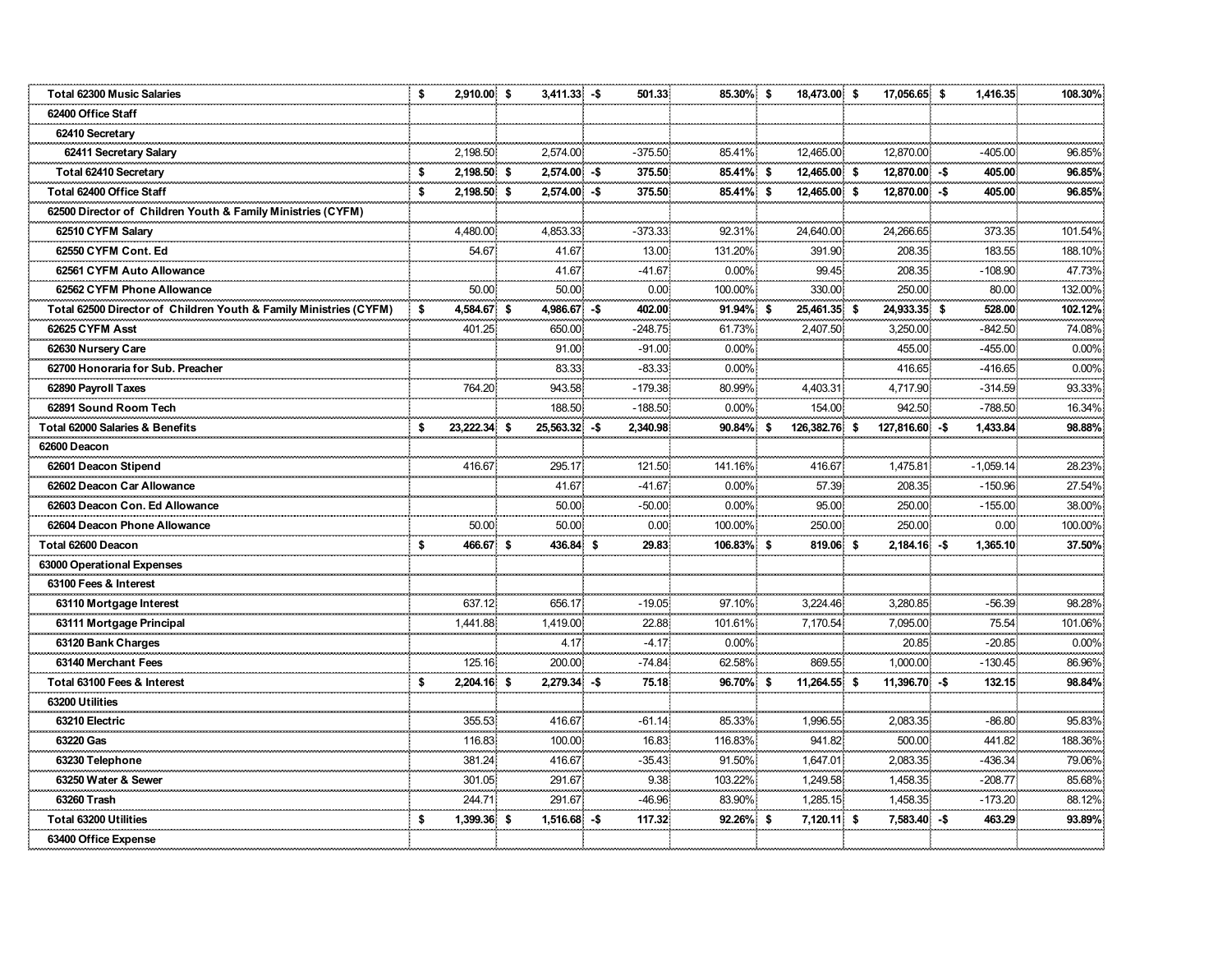| 63410 Office Supplies                   |    | 97.40        | 291.67        | $-194.27$ | 33.39%     | 1,234.48              | 1,458.35       | $-223.87$   | 84.65%      |
|-----------------------------------------|----|--------------|---------------|-----------|------------|-----------------------|----------------|-------------|-------------|
| 63415 COVID Supplies                    |    | 18.22        | 16.67         | 1.55      | 109.30%    | 36.11                 | 83.35          | $-47.24$    | 43.32%      |
| 63420 Postage                           |    | 423.10       | 225.00        | 198.10    | 188.04%    | 1,073.14              | 1,125.00       | $-51.86$    | 95.39%      |
| 63430 Printing and Copying              |    | 684.64       | 500.00        | 184.64    | 136.93%    | 3,942.54              | 2,500.00       | 1,442.54    | 157.70%     |
| 63431 Digital Subscription              |    |              | 41.67         | $-41.67$  | $0.00\%$   | 0.00                  | 208.35         | $-208.35$   | 0.00%       |
| <b>Total 63400 Office Expense</b>       | \$ | 1.223.36 \$  | $1.075.01$ \$ | 148.35    | 113.80% \$ | 6.286.27 \$           | 5.375.05 \$    | 911.22      | 116.95%     |
| 63500 Mailers & Periodicals             |    |              |               |           |            |                       |                |             |             |
| 63510 Advertising                       |    |              | 41.67         | $-41.67$  | $0.00\%$   | 315.25                | 208.35         | 106.90      | 151.31%     |
| 63515 Website Hosting/Maint             |    |              | 18.75         | $-18.75$  | 0.00%      |                       | 93.75          | $-93.75$    | 0.00%       |
| 63520 Lutheran Magazine                 |    |              | 13.75         | $-13.75$  | $0.00\%$   | 164.50                | 68.75          | 95.75       | 239.27%     |
| 63530 Bulletins & Copyright             |    |              | 125.83        | $-125.83$ | $0.00\%$   | 405.00                | 629.15         | $-224.15$   | 64.37%      |
| 63540 Devotionals                       |    | 70.00        | 27.50         | 42.50     | 254.55%    | 140.00                | 137.50         | 2.50        | 101.82%     |
| Total 63500 Mailers & Periodicals       | \$ | 70.00 \$     | 227.50 -\$    | 157.50    | 30.77% \$  | 1,024.75 \$           | $1,137.50 - $$ | 112.75      | 90.09%      |
| 63600 Outside Services                  |    |              |               |           |            |                       |                |             |             |
| 63610 Treasurer/Fin Secretary           |    | 300.00       | 300.00        | 0.00      | 100.00%    | 1,500.00              | 1,500.00       | 0.00        | 100.00%<br> |
| 63620 Bookkeeping Services              |    | 1,295.00     | 1,079.17      | 215.83    | 120.00%    | 5,600.00              | 5,395.85       | 204.15      | 103.78%     |
| 63621 Bookkeeping Support Fees          |    | 157.00       | 157.00        | 0.00.     | 100.00%    | 753.00                | 785.00         | $-32.00$    | 95.92%      |
| 63630 Janitor                           |    | 1,200.00     | 1,333.33      | $-133.33$ | 90.00%     | 6,900.00              | 6,666.65       | 233.35      | 103.50%     |
| 63650 Outside Contractors               |    | $-40.00$     |               | $-40.00$  |            | 376.67                |                | 376.67      |             |
| 63660 Virtual Services Support Staff    |    | 1,200.00     | 1,250.00      | $-50.00$  | 96.00%     | 5,760.00              | 6,250.00       | $-490.00$   | 92.16%      |
| <b>Total 63600 Outside Services</b>     |    | 4,112.00 \$  | 4,119.50 -\$  | 7.50      | 99.82% \$  | 20,889.67 \$          | 20,597.50 \$   | 292.17      | 101.42%     |
| 63700 Property Expense                  |    |              |               |           |            |                       |                |             |             |
| 63710 Property Taxes                    |    |              | 50.00         | $-50.00$  | $0.00\%$   | 296.22<br>----------- | 250.00         | 46.22       | 118.49%     |
| 63720 General Maintenance               |    |              |               |           |            |                       |                |             |             |
| 63720. General Maintenance              |    | 520.00       | 786.67        | $-266.67$ | 66.10%     | 1,338.26              | 3,933.35       | $-2,595.09$ | 34.02%      |
| <b>Total 63720 General Maintenance</b>  | \$ | 520.00 \$    | 786.67 - \$   | 266.67    | 66.10% \$  | 1,338.26 \$           | $3,933.35 - $$ | 2,595.09    | 34.02%      |
| 63730 Grounds Maintenance               |    | 181.50       | 333.33        | $-151.83$ | 54.45%     | 676.50                | 1,666.65       | $-990.15$   | 40.59%      |
| 63735 Van Maintenance                   |    | 847.19       | 125.00        | 722.19    | 677.75%    | 897.19                | 625.00         | 272.19      | 143.55%     |
| <b>Total 63700 Property Expense</b>     | \$ | 1,548.69 \$  | 1,295.00 \$   | 253.69    | 119.59% \$ | 3,208.17 \$           | $6,475.00 - $$ | 3,266.83    | 49.55%      |
| 63800 Training/Meetings                 |    |              |               |           |            |                       |                |             |             |
| 63810 Synod Convention                  |    | 900.00       | 200.00        | 700.00    | 450.00%    | 1,050.00              | 1,000.00       | 50.00       | 105.00%     |
| 63840 Council-Sponsored Events          |    |              | 41.67         | $-41.67$  | $0.00\%$   |                       | 208.35         | $-208.35$   | 0.00%       |
| 63841 Staff/Volunteer Recognition       |    | 150.00       | 41.67         | 108.33    | 359.97%    | 195.25                | 208.35         | $-13.10$    | 93.71%      |
| <b>Total 63800 Training/Meetings</b>    | S  | 1,050.00 \$  | 283.34 \$     | 766.66    | 370.58% \$ | 1,245.25 \$           | $1,416.70 - $$ | 171.45      | 87.90%      |
| <b>Total 63000 Operational Expenses</b> | \$ | 11,607.57 \$ | 10,796.37 \$  | 811.20    | 107.51% \$ | 51,038.77 \$          | 53,981.85 -\$  | 2,943.08    | 94.55%      |
| 63300 Insurance                         |    | 6,226.26     | 958.33        | 5,267.93  | 649.70%    | 7,340.01              | 4,791.65       | 2,548.36    | 153.18%     |
| 64000 Learning and Youth                |    |              |               |           |            |                       |                |             |             |
| 64100 Adult Education                   |    |              | 113.92        | $-113.92$ | $0.00\%$   |                       | 569.60         | $-569.60$   | 0.00%       |
| 64200 Safeguarding                      |    |              |               |           |            |                       |                |             |             |